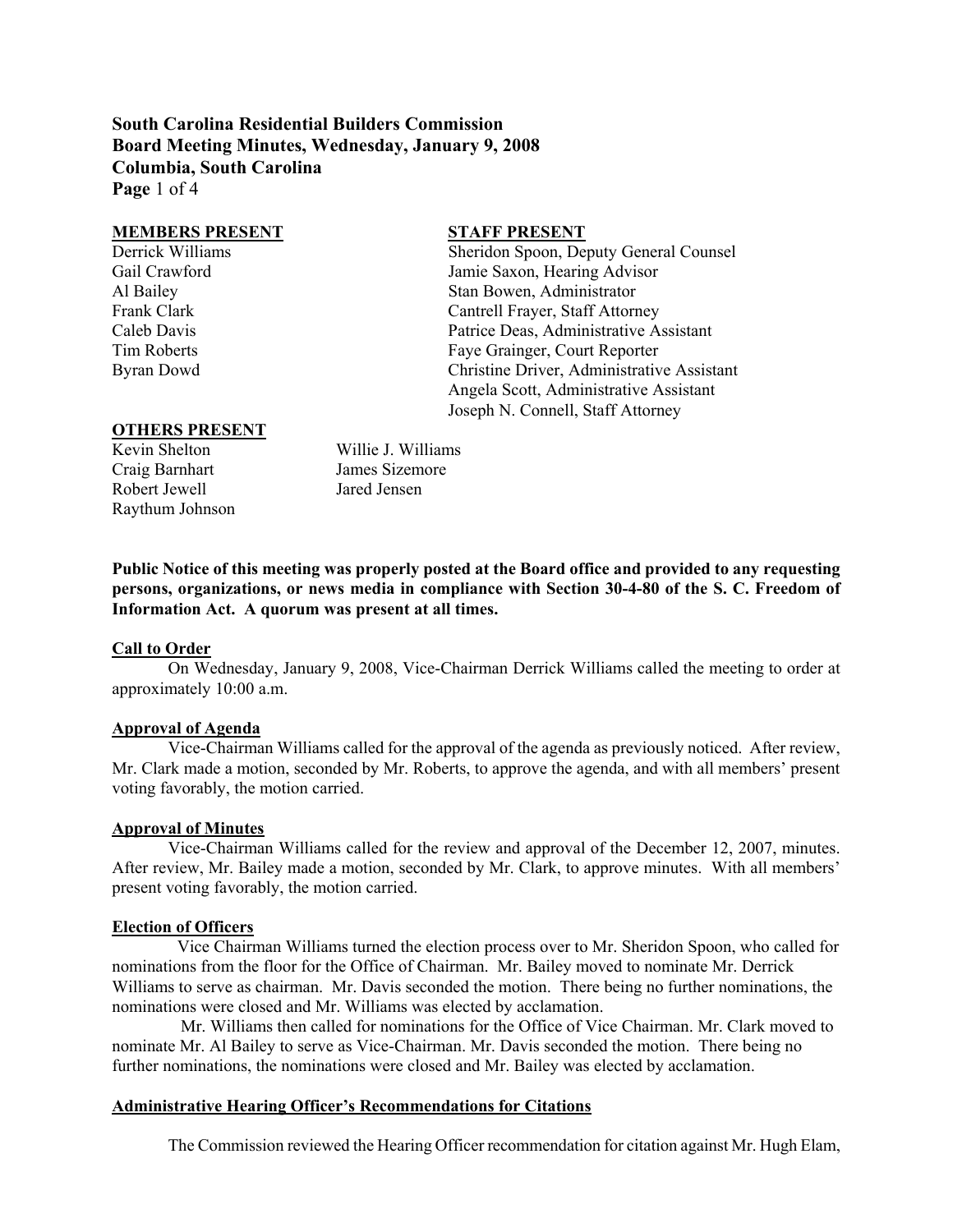# **South Carolina Residential Builders Commission Board Meeting Minutes, Wednesday, January 9, 2008 Columbia, South Carolina Page** 2 of 4

Jr., Mr. Danny Herron, Mr. Willie J. Williams, Mr. William Corley and Mr. Gerald S. Bird. After review, Mr. Bailey made a motion, seconded by Mr. Clark, to approve the recommendations of the Administrative Hearing Officer. With all members present voting favorably, the motion carried.

# **Application Review**

Mr. Craig Barnhart – The commission reviewed Mr. Barnhart's Residential Specialty Contractor's Application. Mr. Barnhart was sworn in by Mrs. Faye Grainger. Mr. Barnhart waived his right to counsel. Mr. Bowen informed the Commission that Mr. Barnhart answered "yes" to the question the he had been convicted of, pled guilty or nolo contendere to a criminal offense other than minor traffic violations and was present to give an explanation of his answer.

Mr. Barnhart testified that he was charged in 2003, for leaving the seen of an accident that resulted in death. He served four years and three months and was released on March 30, 2007. He apologized for his mistake and testified that he is no longer on probation.

**Motion:** Mr. Bailey moved to approve Mr. Barnhart's Residential Specialty Contractor's Application. Mr. Barnhart must furnish with his renewal application a report from South Carolina Department of Corrections stating all fines have been paid. Mr. Davis seconded the motion, and with all members present voting favorably, the motion carried.

Mr. Dennis Hanson – Mr. Bowen informed the Commission that Mr. Hanson's application has been withdrawn because he has provided all the necessary information.

## **No Action Taken**

Mr. Raythum Johnson - The commission reviewed Mr. Johnson's Residential Specialty Contactor's Application. Mr. Johnson was sworn in by Mrs. Faye Grainger. Mr. Johnson waived his right to counsel. Mr. Bowen informed the Commission that Mr. Brown answered "yes" that he has been convicted of, pled guilty or nolo contendere to a criminal offense.

Mr. Johnson testified that he has a very extensive record dated back to 1978. He changed his life while he was incarcerated. Since that time he earned a Bachelor and Associate Degree in Interdisciplinary Studies. He is devoted to serving God, his family and community. He asked the Commission to give him a chance to prove himself by making an honest living.

**Motion:** Mrs. Crawford moved to grant Mr. Johnson's a specialty contractor license. Mr. Dowd seconded the motion, and with all members present voting favorably, the motion carried.

Mr. Philip Whitlock – Mr. Bowen informed the Commission that Mr. Whitlock was not able to attend the meeting due to illness and requested a continuous.

## **No Action Was Taken**

Mr. James Sizemore – The commission reviewed Mr. Sizemore's Residential Builder's Application. Mr. Sizemore was sworn in by Ms. Faye Grainger. Mr. Sizemore waived his right to counsel. Mr. Bowen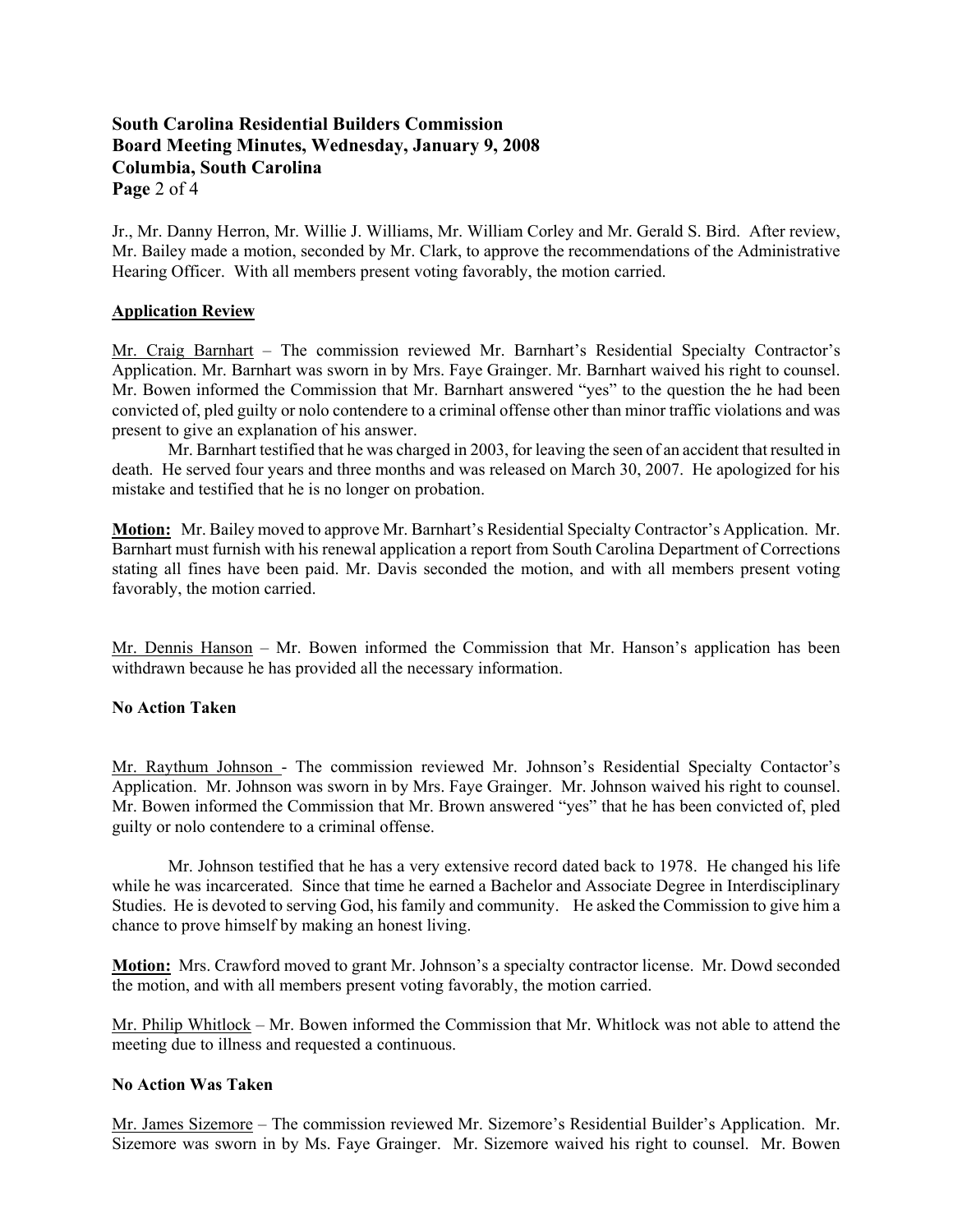# **South Carolina Residential Builders Commission Board Meeting Minutes, Wednesday, January 9, 2008 Columbia, South Carolina Page** 3 of 4

informed the Commission that Mr. Brown answered "yes" that he has been convicted of, pled guilty or nolo contendere to a criminal offense.

Mr. Sizemore testified that in 1981, he was convicted of arm robbery and served a seventeen year sentence. During that time he was a troubled youth which resulted in him having a drug problem. Since that time he has earned an Associate Degree in Theology and a Master Degree in Divinity. He asked the Commission to grant him the opportunity to take the residential builder's examination.

**Motion:** Mr. Bailey moved to approve Mr. Sizemore's application to take the residential builders examination. Mr. Roberts seconded the motion, and with all members present voting favorably, the motion carried.

Mr. Robert Jewell - The commission reviewed Mr. Jewell's Residential Specialty Contractor's Application. Mr. Jewell was sworn in by Ms. Faye Grainger. Mr. Jewell waived his right to counsel. Mr. Bowen informed the Commission that Mr. Brown answered "yes" that he has been convicted of, pled guilty or nolo contendere to a criminal offense and "yes" he is currently delinquent with child support obligations.

 Mr. Jewell testified that he was convicted in 2001, for trying to obtain a control substance by fraud and possession of cocaine and marijuana. He was released on May 5, 2003. He is currently delinquent with his child support obligations but he is paying. He recently paid the State of Florida five hundred dollars for his child support obligations.

 Mr. Jared Jenson testified that he has known Mr. Jewell for approximately three months. He is Mr. Jewell employer and he is impressed by the quality of work Mr. Jewell does. Mr. Jewell attends an Alcoholic Recovery Program.

**Motion:** Mr. Clark moved to grant to Mr. Jewell's Residential Specialty Contractor's Application. Mr. Jewell must appear before the Commission within six months with a current sled report and a current report of his child support obligation. Mr. Davis seconded the motion, motion carried with two nay votes.

# **Reinstatement**

Mr. Willie Williams. – The commission reviewed Mr. Williams' Residential Specialty Contractor's Application. Mr. Williams was sworn in by Mrs. Faye Grainger. Mr. Williams waived his right to counsel. Mr. Bowen informed the Commission that Mr. Williams is requesting that his residential specialty contractor's license be reinstated. Also, Mr. Williams answered "yes" that he that he has been convicted of pled guilty or nolo contendere to a criminal offense.

Mr. Williams testified he was recently charged by Richland County for several violations which resulted in several thousand dollars in fines. He has entered into an agreement through the court to pay three hundred dollars a month until the fines are paid off. Also, he has made arrangements through the court to pay the homeowner eighteen thousand dollars by paying three hundred dollars a month. All of these charges stems from one job. He testified that in 1990 he charged with a fraudulent check. The check has been paid and he took a copy of the receipt to the Magistrates Office.

**Motion:** Mrs. Crawford moved to reinstate Mr. William's residential specialty contractor's application license with a ten thousand dollar surety bond. Mr. Davis seconded the motion, and with all members voting